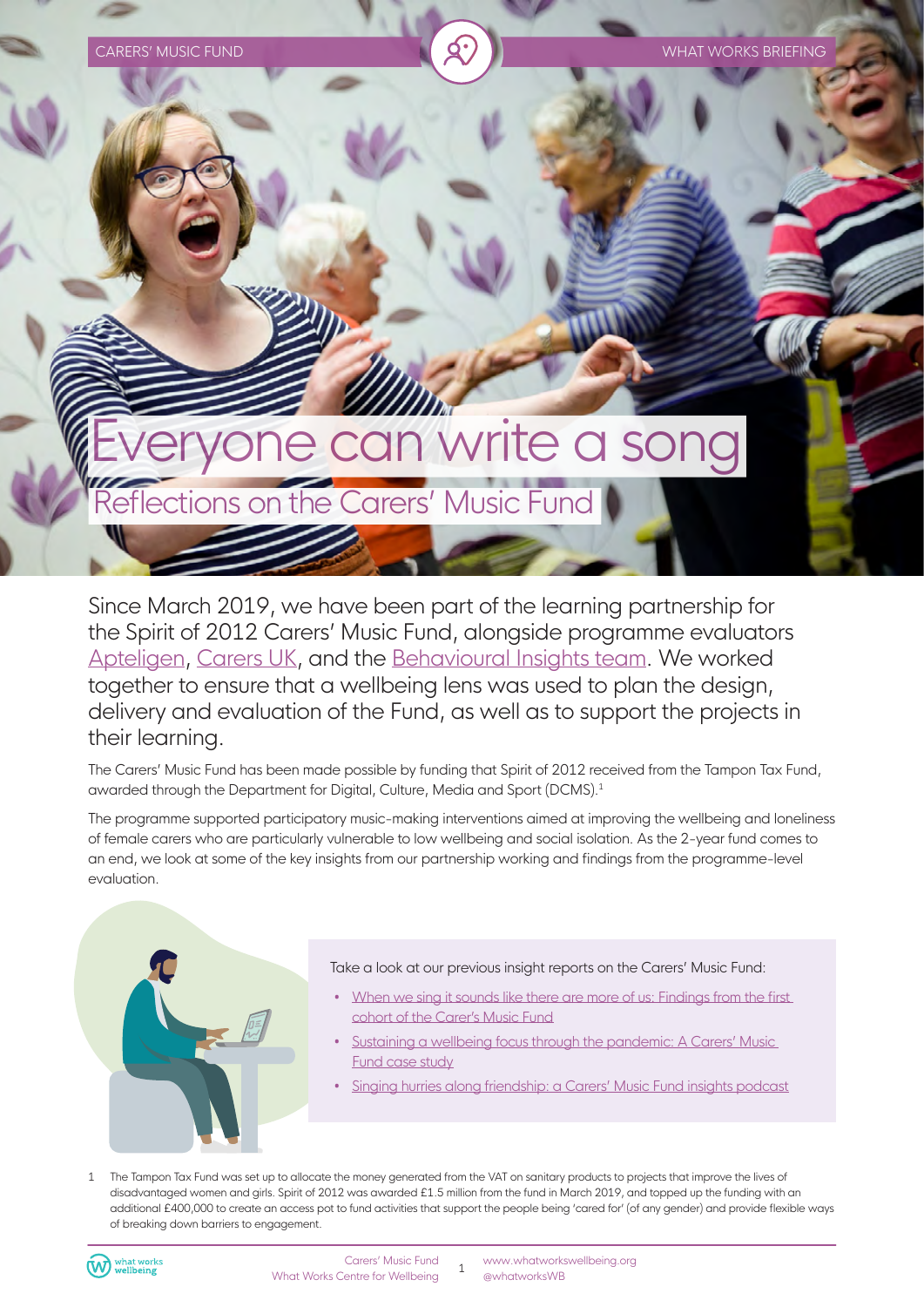# A WELLBEING-FOCUSED FUND

As a programme that is strongly committed to generating wellbeing impacts across the UK, the Carers' Music Fund supported [10 projects](https://spiritof2012.org.uk/carers-music-fund-0) whose approach is grounded in the latest wellbeing research. Between March 2019 and June 2021, grantees were encouraged to design, deliver, and evaluate their activities using the [growing evidence](https://whatworkswellbeing.org/category/culture-arts-and-sport/)  [base](https://whatworkswellbeing.org/category/culture-arts-and-sport/) on the wellbeing benefits of music and singing interventions. Funding was given to projects that showed a commitment to test and learn different pathways to wellbeing, and to share their learning with others.

As a [What Works Centre,](https://www.gov.uk/guidance/what-works-network) we are keen to promote learning and ensure that wellbeing evidence reaches decisionmakers in an accessible, relevant, and credible way. Using a wellbeing "lens" to track improvements in people's lives often highlights complex problems that mirror the multiple drivers and dimensions of wellbeing, which encompass everything from the environmental factors that affect us, to the experiences we have throughout our lives. This is why we were proud to work within the programme learning partnership to develop a wellbeing-informed approach to generate useful evidence and shape recommendations for policy and practice.

# The Learning Partnership and the Test and Learn approach

The programme evaluation was designed to gather evidence on the wellbeing outcomes and impact generated by Carers' Music Fund projects. A theory-based framework was adopted which helped evaluators uncover some of the causal pathways to wellbeing improvements for female carers. Through the learning partnership, Spirit of 2012 ensured that the Fund's work was informed by a coherent and common approach to wellbeing measurement. The use of well-established metrics for wellbeing and loneliness allows funds such as Spirit of 2012 to compare the wellbeing impacts of their grant-making activities with other wellbeing funds, programmes and pilots, and to benchmark progress against the national picture.



Loneliness is assessed using a single-item measure which asks people directly about their experience of loneliness: "How often do you feel lonely?"

**Office for National Statistics, 2018**



"The Personal Wellbeing measures ask people to evaluate how satisfied they are with their lives , their sense that what they do in life is worthwhile, their day to day emotional experiences [hapiness and anxiety] and wider mental wellbeing"

 **Office for National Statistics, 2014**

The Carers' Music Fund was characterised by a 'test and learn' approach which encouraged projects to work iteratively by delivering "terms" of weekly music-making sessions to four different cohorts of women and girls. The approach was about flexibility and refining engagement and delivery strategies throughout the course of the programme. Grantees were encouraged to reflect on wellbeing inequality among their different cohorts to promote learning on what works for groups with different personal circumstances and experiences.

By April 2020, Carers' Music Fund projects had begun to deliver most of their activities online, to work with a broader group of carers and in some cases, to provide wrap-around pastoral support in response to the additional needs created by the pandemic and lockdown policies. The Fund's projects rose to these challenges, using the peersupport offered at Carers' Music Fund learning days to share knowledge of the emerging needs of participants during the pandemic and successful strategies to meet the changing demands of digital delivery.





Carers' Music Fund What Works Centre for Wellbeing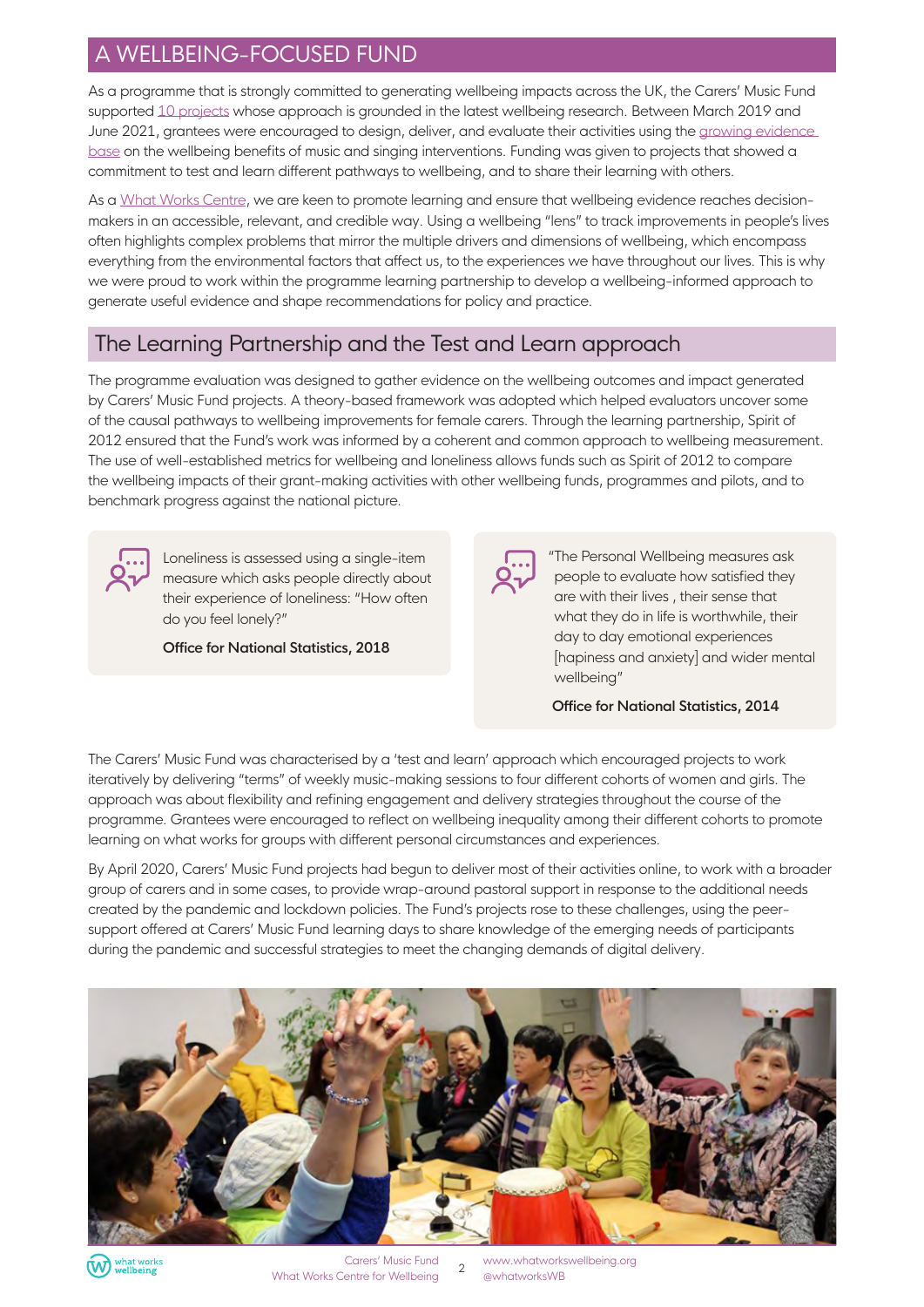

## PROGRAMME EVALUATION

The programme evaluation published today presents findings on the effectiveness of 10 music-making and singing interventions delivered to more than 700 female carers across the UK between September 2019 and June 2021.

The mixed-method evaluation combines quantitative and qualitative data to explore the effects of project activities on the wellbeing, loneliness and social connectedness of beneficiaries. Outcomes survey data was collected at the start and end of the projects for over 200 beneficiaries and has been analysed alongside insights from focus groups and interviews. As a result, the report paints a fuller picture of the causal mechanisms at the heart of the Fund's wellbeing outcomes.

## Targeting people with low wellbeing

One important finding was that the Carers' Music Fund project successfully targeted groups with low wellbeing, as beneficiaries reported lower average wellbeing scores when they first engaged with the projects, compared to the yearly population-level average estimates for the same period.

The Fund's test-and-learn element encouraged organisations to target a wide cross-section of carers, which included young and new mothers, recently arrived refugee groups and women living in rural communities. The Fund took a broad definition of 'carer' that went beyond that used in statutory services, so that carers didn't need to be officially recognised to take part and benefit.

Among these groups of carers, young adults and full-time carers were more likely to report poorer wellbeing across the ONS4 domains. Roughly two thirds of the carers engaged were not in paid employment while just over one third claimed to have a long-term physical or mental health condition or illness. Within the [broader wellbeing evidence](https://whatworkswellbeing.org/wp-content/uploads/2020/02/WEHP-full-report-Feb2020_.pdf)  [base](https://whatworkswellbeing.org/wp-content/uploads/2020/02/WEHP-full-report-Feb2020_.pdf), poor mental health and unemployment are among the likely drivers of low wellbeing.

# The effects of Covid-19 on carers

The wellbeing of carers recruited after March 2020 was compounded by the effects of the coronavirus pandemic, which increased the overall burden of care as local services were reduced or cut, delays in NHS treatment and growing financial pressures worsened feelings of stress, social isolation and overall wellbeing (Carers UK, 2020)

The data on loneliness and social isolation collected at the start of the projects paints a similar picture, with 13% of beneficiaries sampled claiming they felt lonely "often or always", almost double the national UK average for 2020/2021 (7.2%)2

### Wellbeing outcomes

Evaluation findings from eight projects show that by the end of the programme, the average wellbeing scores of CMF beneficiaries across cohorts had improved for each of the four ONS personal wellbeing measures: life satisfaction, sense of worthwhile, happiness and anxiety. Life satisfaction showed the greatest positive change while smaller improvements were recorded for beneficiaries who were recruited after the start of the Covid-19 pandemic, post-March 2020.

2 <https://www.ons.gov.uk/peoplepopulationandcommunity/wellbeing/articles/mappinglonelinessduringthecoronaviruspandemic/2021-04-07>

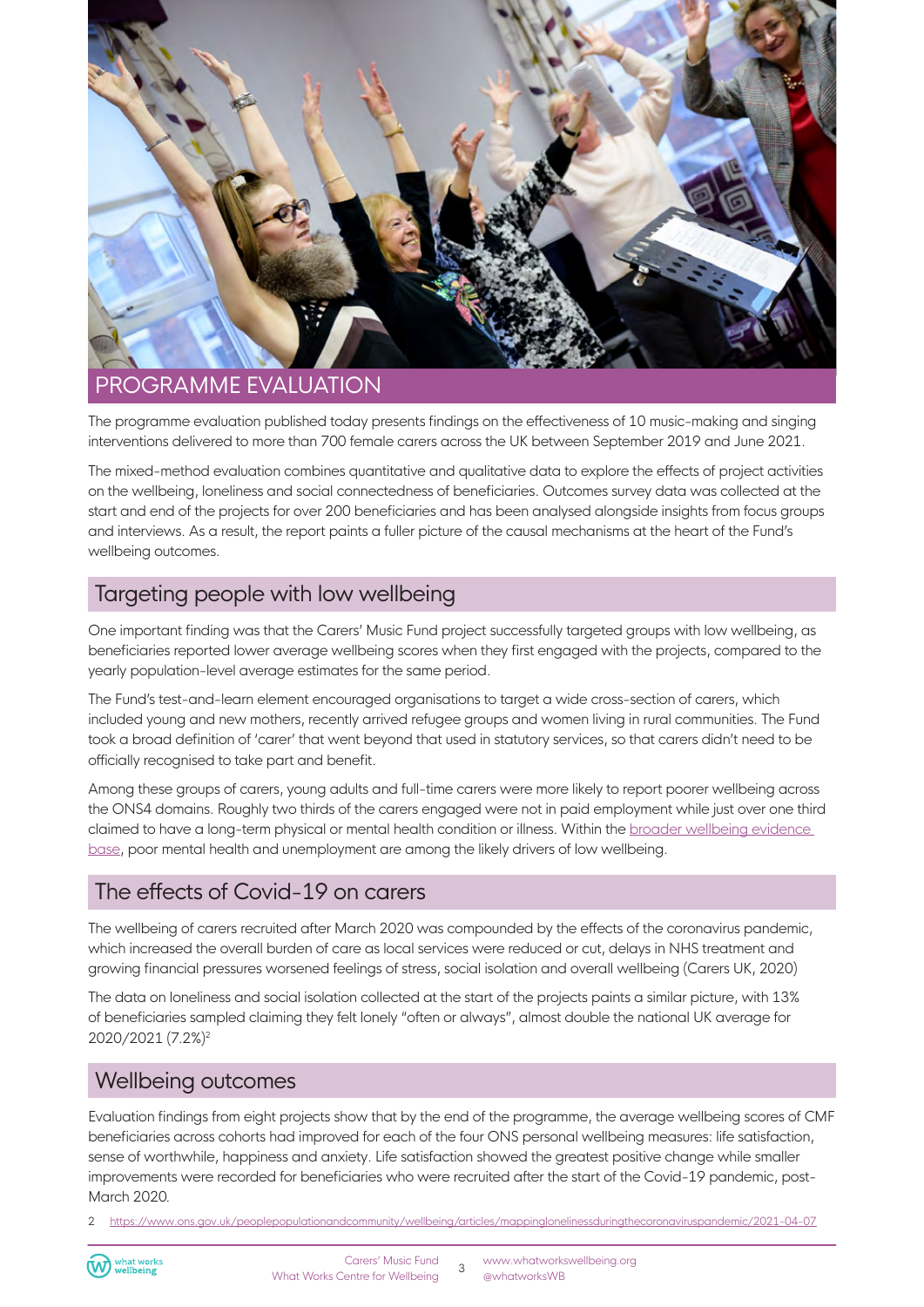### **Table 1: Average Personal Wellbeing scores for Carers' Music Fund participants – all projects all cohorts**

| Wellbeing measure  | Carers' Music Fund |                       |                |
|--------------------|--------------------|-----------------------|----------------|
|                    | Baseline average   | End of cohort average | Average change |
| Life satisfaction  | 6.3                | 7.2                   | $+0.9$         |
| Feeling worthwhile | 6.7                | 7.4                   | $+0.5$         |
| Happiness          | 6.1                | 6.9                   | $+0.8$         |
| Anxiety*           | 5.4                | 4.8                   | $-0.6$         |

\* NB: lower scores for anxiety reflect **higher levels of wellbeing** as the scale is inverted for this measure.

The distribution of loneliness scores across the projects shows a slight reduction in the number of beneficiaries who are very lonely between the start and end of the programme (n=30 and n=21, respectively).





A closer look at the data suggests that the largest reductions in loneliness were for people aged 16 and over, those who were involved in a Carers' Music Fund project prior to the pandemic, and full-time carers. From March 2020 onwards, data on the contribution of CMF projects to reported changes in wellbeing and loneliness was increasingly difficult to interpret in light of the broader social and psychological effects of the Covid-19 pandemic. The [wealth](https://whatworkswellbeing.org/category/covid/)  [of data](https://whatworkswellbeing.org/category/covid/) that now exists on wellbeing, loneliness and the pandemic, alongside the qualitative insights from the CMF programme evaluation provide initial insights into the contribution of programme activities.

# PATHWAYS TO WELLBEING

The evaluation's theory-based framework has generated important insights into some of the different ways that music-making activities can lead to wellbeing improvements. Focus groups and in-depth interviews were used to build a Theory of Change showing the potential mechanisms that enable improvements in wellbeing, social connectedness and reduced loneliness in the longer-term.

**Figure 2** below was developed following Theory of Change workshops run by the Behavioural Insights Team and with input from Apteligen and our Centre. For participating carers, personal wellbeing, social connections and loneliness are thought to improve once a series of core outcomes are achieved. As carers progress through a 12 week programme of activities, project mechanisms become enablers of positive change and lead to improved levels of wellbeing, reduced loneliness and an improvement in social connections and relationships in the longer-term.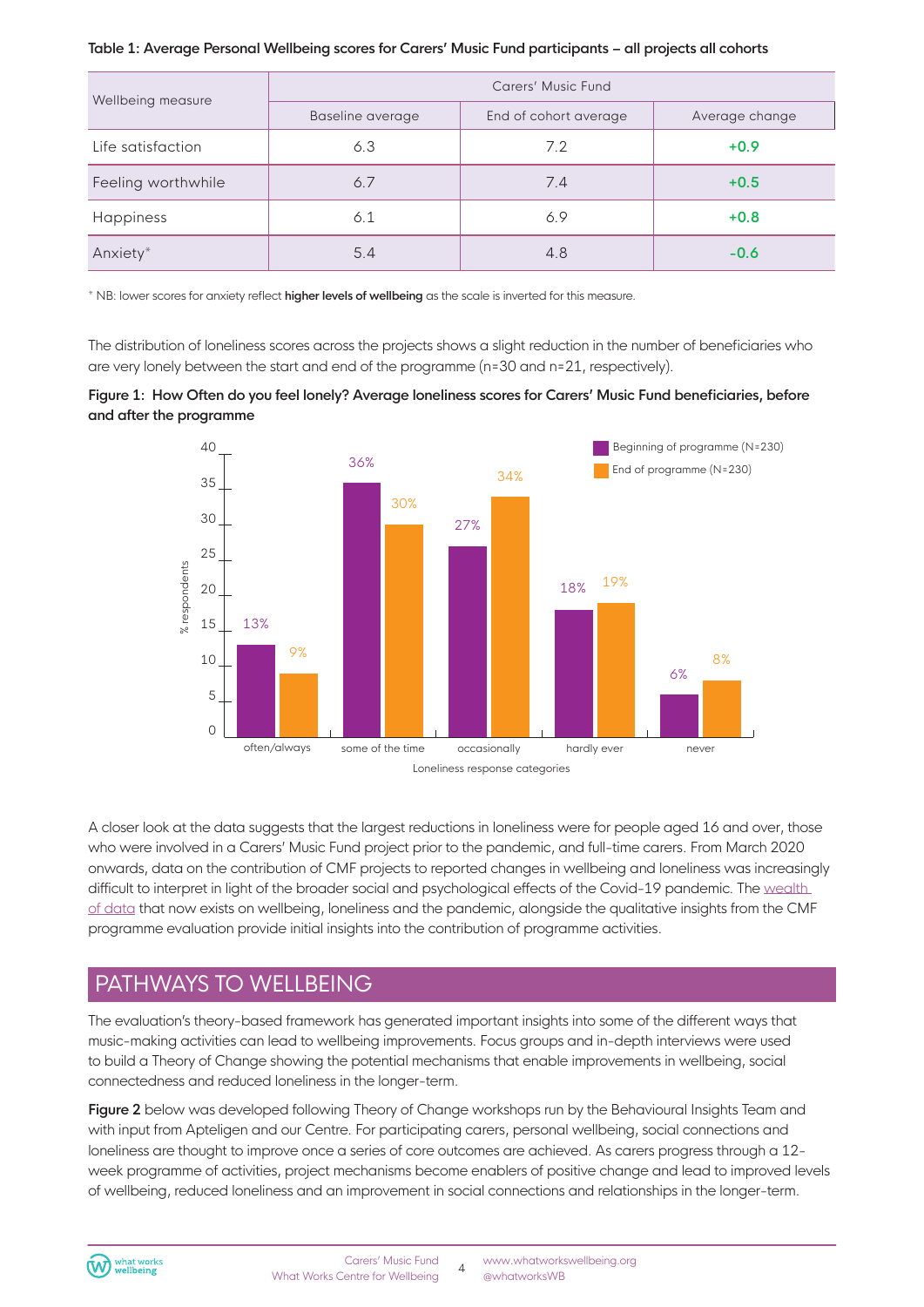### **Figure 2: Aggregate Theory of Change**



The programme evaluation used this Theory of Change as a starting point to explore some of the causal mechanisms at the heart of wellbeing changes generated by participation in the Carers' Music Fund projects.

They analysed content from the partnership learning sessions, creative outputs from the projects - including song lyrics written by carers, recordings and film productions - and conducted a series of interviews with session leaders and participants.

This qualitative data helped shed light on the building blocks and key ingredients in music-making and singing interventions that enable wellbeing and loneliness to improve (Figure 2).

To begin with, there were some important prerequisites, or building blocks, that were needed to begin the pathways to improved wellbeing:

- **High quality music leaders and session facilitators** emerged as key factors that create environments which stimulate creativity and make carers with different learning needs feel comfortable to learn new skills.
- **When music-making is made accessible and fun**, beneficiaries could more easily overcome issues around confidence and self-esteem, and it enabled people to connect. Projects that were well-planned and used a range of materials including online tools, and facilitators that set clear expectations were highly valued across interviewed projects.
- Finally, the evidence gathered suggests that **having a pre-existing interest in music, a desire to learn or to connect with other people** are enablers of change.

The key ingredients in maximising these building blocks came out clearly from the qualitative data:

- Carers benefited from a **focus on learning and developing new skills**, as well as collectively **working towards a common goal** - like a song or performance. These helped provide a structure and focus in the uncertain times of Covid-19.
- The music needed to **reflect the lives of carers**, and enable them to express themselves creatively and voice their experience. Carers needed to feel **valued and appreciated**, and that their **voices were being heard**.
- **Social connection was essential**, but it had to be blended with personal support in the sessions and beyond. Carers formed strong bonds with each other and the project staff, which often continued after the end of the sessions.